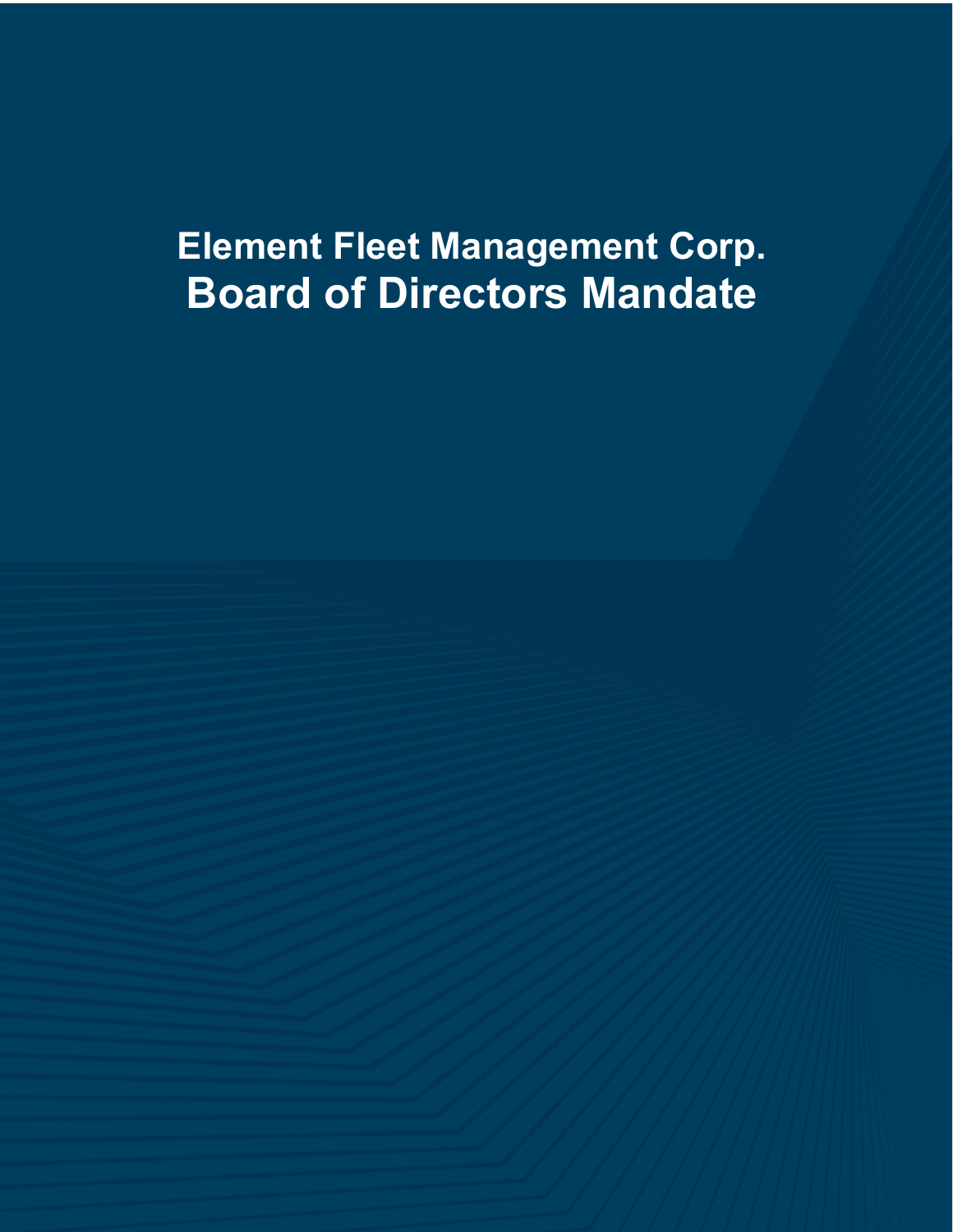# **ELEMENT FLEET MANAGEMENT CORP. BOARD OF DIRECTORS MANDATE**

As of December 14, 2011 (*updated as of March 3. 2021*)

#### **1. Purpose**

The Board of Directors (the "Board") has the duty to supervise the management of the business and affairs of Element Fleet Management Corp. ("Element" or the "Corporation"). The Board, directly and through its committees and the chair of the Board (the "Chair"), shall provide direction to senior management, generally through the Chief Executive Officer, to pursue the best interests of the Corporation.

This Board Mandate (this "Mandate") was initially adopted by the Board on December 14, 2011.

## **2. Composition**

## *General*

The composition and organization of the Board, including the number, qualifications and remuneration of directors, the number of Board meetings, Canadian residency requirements, quorum requirements, meeting procedures and notices of meetings are governed by the Business Corporations Act (Ontario), applicable Canadian securities laws, applicable stock exchange rules (including the rules of the Toronto Stock Exchange) and the articles and by-laws of the Corporation, in each case as they may be amended and/or replaced from time to time, subject to any exemptions or relief that may be granted from such requirements.

Each director must have an understanding of the Corporation's principal operational and financial objectives, plans and strategies, and financial position and performance. Directors must have sufficient time to carry out their duties and not assume responsibilities that would materially interfere with, or be incompatible with, Board membership. Directors, who experience a significant change in their personal circumstances, including a change in their principal occupation, are expected to advise the chair of the Compensation and Corporate Governance Committee and tender their resignation from the Board. Such resignation shall only become effective if it is accepted by the Board upon the recommendation of the Compensation and Corporate Governance Committee.

## *Independence*

A majority of the Board must be independent. "Independent" shall have the meaning, as the context requires, given to it in National Policy 58-201 Corporate Governance Guidelines, as it may be amended and/or replaced from time to time.

## *Chair of the Board*

If the Chair of the Board is not independent, then the independent directors shall select from among their number a director who will act as "Lead Director" and who will assume responsibility for providing leadership to enhance the effectiveness and independence of the Board. The Chair shall act as the effective leader of the Board and ensure that the Board's agenda will enable it to successfully carry out its duties.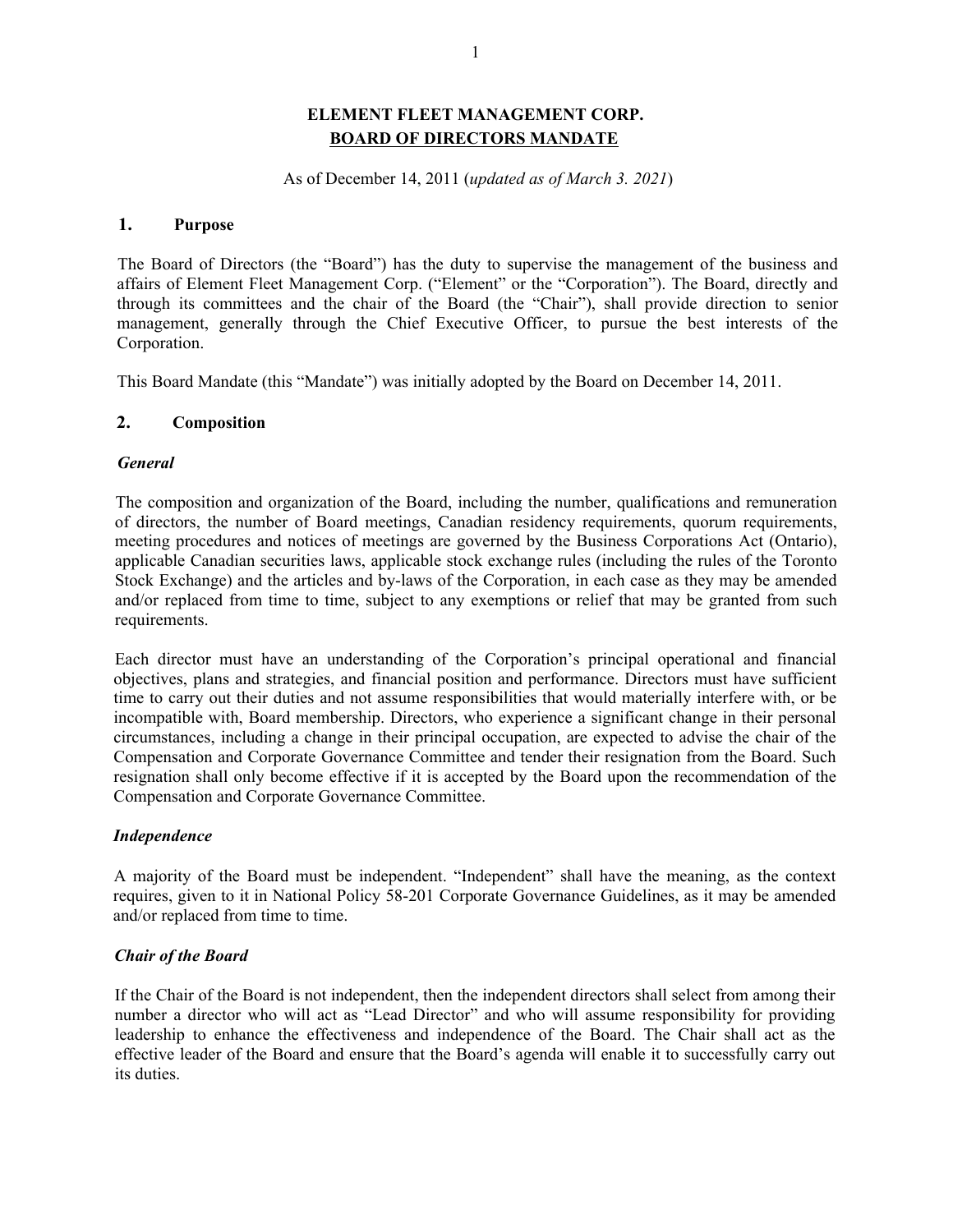## **3. Duties and Responsibilities**

The Board shall have the specific duties and responsibilities outlined below.

## *Strategic Planning*

## **(a) Strategic Plans**

The Board shall adopt a strategic plan for the Corporation. At least annually, the Board shall review and, if advisable, approve the Corporation's strategic planning process and the Corporation's annual strategic plan. In discharging this responsibility, the Board shall review the plan in light of management's assessment of emerging trends, the competitive environment, the opportunities for the business of the Corporation, risk issues, and significant business practices and products.

## **(b) Business and Capital Plans**

At least annually, the Board shall review and, if advisable, approve the Corporation's annual business and capital plans as well as policies and processes generated by management relating to the authorization of major investments and significant allocation of capital.

## **(c) Monitoring**

At least annually, the Board shall review management's implementation of the Corporation's strategic, business and capital plans. The Board shall review and, if advisable, approve any material amendments to, or variances from, these plans.

# *Risk Management*

## **(a) General**

At least annually, the Board shall review reports provided by management and the Credit and Risk Committee of principal risks associated with the Corporation's business and operations, review the implementation by management of appropriate systems to manage these risks, and review reports by management relating to the operation of, and any material deficiencies in, these systems.

# **(b) Verification of Controls**

The Board shall verify that internal, financial, non-financial and business control and management information systems have been established by management.

## *Human Resource Management*

## **(a) General**

At least annually, the Board shall review a report of the Compensation and Corporate Governance Committee concerning the Corporation's approach to human resource management and executive compensation.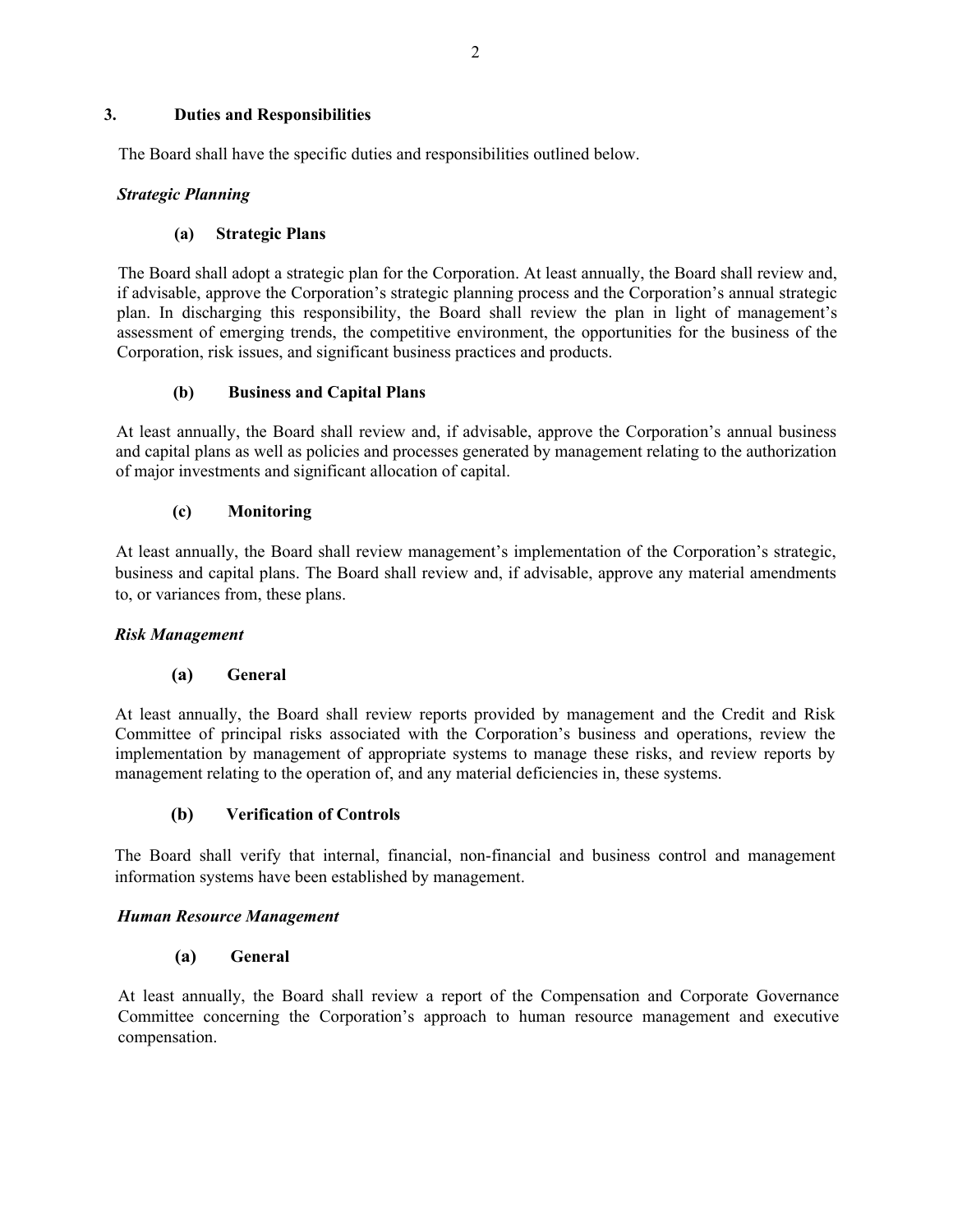## **(b) Succession Review**

At least annually, the Board shall review the succession plans of the Corporation for the Chair, the Chief Executive Officer and other executive officers, including the appointment, training and monitoring of such persons.

## **(c) Integrity of Senior Management**

The Board shall, to the extent feasible, satisfy itself as to the integrity of the Chief Executive Officer and other executive officers of the Corporation and that the Chief Executive Officer and other senior officers strive to create a culture of integrity throughout the Corporation.

## *Corporate Governance*

## **(a) General**

At least annually, the Board shall review a report of the Compensation and Corporate Governance Committee concerning the Corporation's approach to corporate governance.

# **(b) Director Independence**

At least annually, the Board shall consider, with the input of the Compensation and Corporate Governance Committee, the director independence standards established by the Board and the Board's ability to act independently from management in fulfilling its duties.

# **(c) Ethics Reporting**

The Board has adopted a written Code of Business Conduct and Ethics (the "Code") applicable to directors, officers and employees of the Corporation. The Board shall review reports from the Compensation and Corporate Governance Committee regarding compliance with the Code and concerning investigations and any resolutions of complaints received under the Code.

# **(d) Board of Directors Mandate Review**

At least annually, the Board shall review and assess the adequacy of this Mandate to ensure compliance with any rules or regulations promulgated by any regulatory body and approve any modifications to this Mandate as considered advisable.

## *Credit*

At least annually, the Board shall review reports provided by management and the Credit & Risk Committee concerning credit risks associated with the Corporation's business and operations, the development, origination and performance of the Corporation's asset portfolio from a credit risk perspective, and the integration activities of acquired businesses and other strategic initiatives and investments.

# *Communications*

## **(a) General**

The Board has adopted a Disclosure Policy for the Corporation. At least annually, the Board, in conjunction with the Chief Executive Officer, shall review the Corporation's overall Disclosure Policy,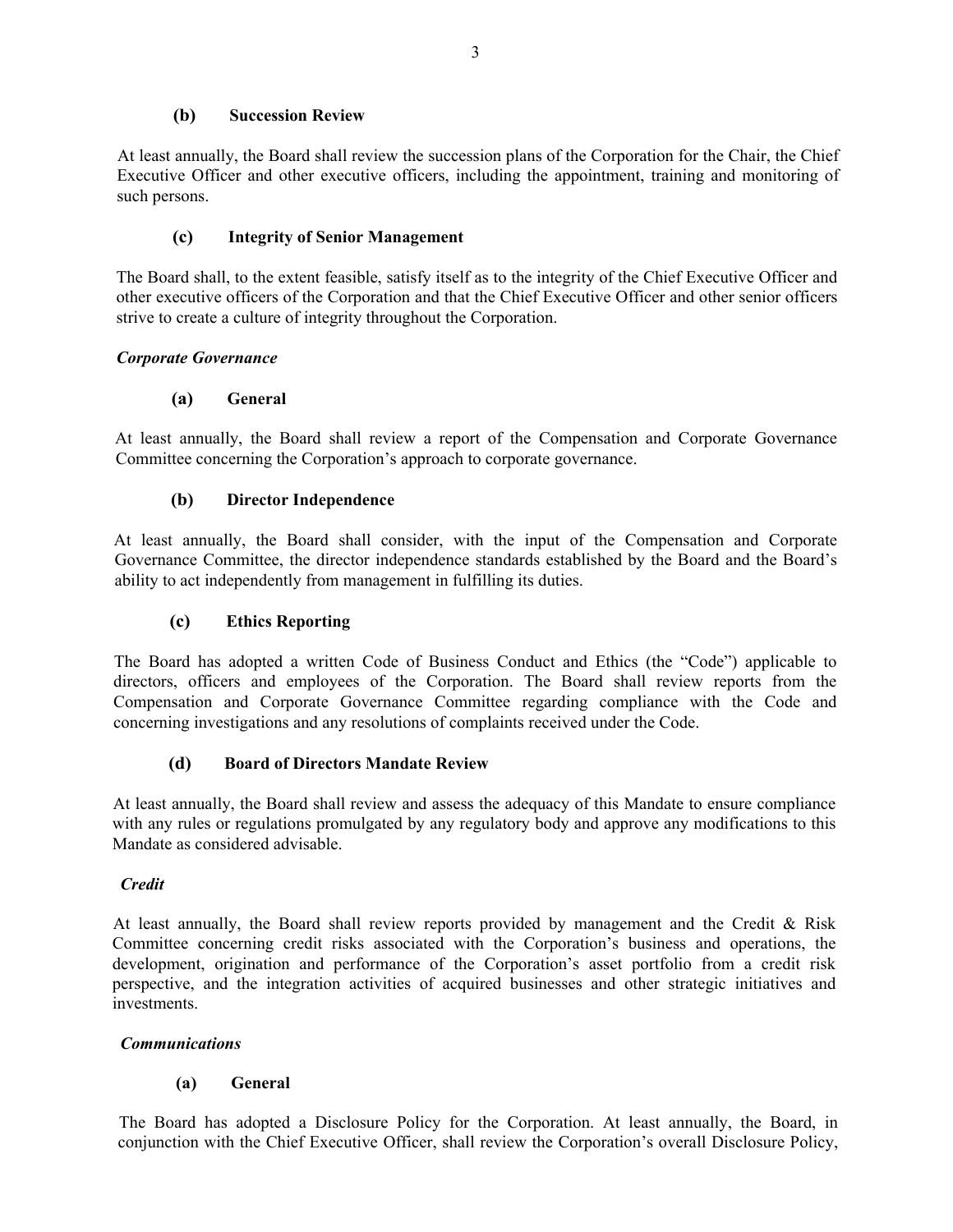including measures for receiving feedback from the Corporation's stakeholders, and management's compliance with such policy. The Board shall, if advisable, approve material changes to the Corporation's Disclosure Policy.

## **(b) Shareholders**

The Corporation endeavors to keep its shareholders informed of its progress through an annual report, annual information form, quarterly interim reports, periodic press releases and other continuous disclosure documentation, as applicable. Directors and management meet with the Corporation's shareholders at the annual meeting and are available to respond to questions at that time. In addition, the Corporation shall maintain a website that is regularly updated and provides investors with relevant information on the Corporation and an opportunity to communicate with the Corporation.

#### **4. Committees of the Board**

The Board has established the following committees: the Compensation and Corporate Governance Committee, the Audit Committee, and the Credit and Risk Committee. Subject to applicable law and regulations, the Board may establish other Board committees or merge or dispose of any such Board committee.

## *Committee Mandates*

The Board has approved mandates for each Board committee and shall approve mandates for each new Board committee. At least annually, each committee mandate shall be reviewed by the Compensation and Corporate Governance Committee and any suggested amendments brought to the Board for consideration and approval.

#### *Delegation to Committees*

The Board has delegated to the applicable committee those duties and responsibilities set out in each Board committee's mandate.

## *Consideration of Committee Recommendations*

As required by applicable law, by applicable committee Mandate or as the Board may consider advisable, the Board shall consider for approval the specific matters delegated for review to Board committees.

## *Board/Committee Communication*

To facilitate communication between the Board and each Board committee, each committee chair shall provide a report to the Board on material matters considered by the committee at the first Board meeting after the committee's meeting.

#### **5. Meetings**

The Board will meet at least once in each quarter, with additional meetings held as deemed advisable. The Chair is primarily responsible for the agenda and for supervising the conduct of the meeting. Any director may propose the inclusion of items on the agenda, request the presence of, or a report by any member of senior management, or at any Board meeting raise subjects that are not on the agenda for that meeting.